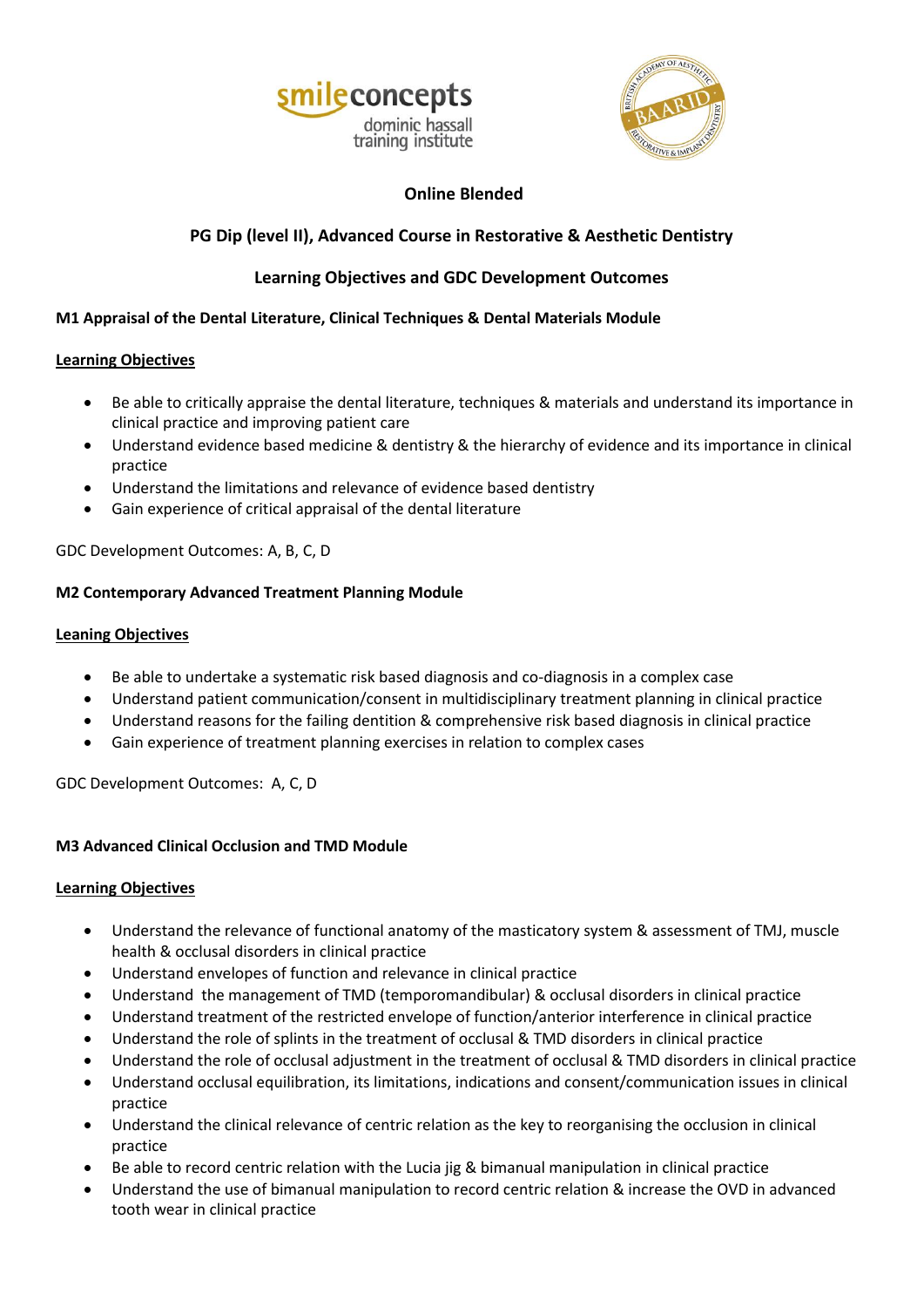



- Be able to record centric relation with long term deprogrammers & passive muscle contraction in clinical practice
- Understand myogenic neuromuscular recording of centric relation and its limitations
- Be able to record centric relation with leaf gauges in clinical practice
- Be able to understand centric relation recording with a long term deprogrammer & use of the restorative splint in clinical practice
- Be able to undertake a restorative splint in a night parafunctional cases in clinical practice and appreciate limitations and difficulties
- Be able to undertake the use of a restorative splint in an advanced tooth wear cases to control CR & OVD prior to restorative treatment
- Be able to undertake a custom incisal guidance table in clinical practice and appreciate its role and limitations
- Be able to use a diagnostic wax up & chair side provisional restorations to control the OVD/CR in a complex cases in clinical practice

#### GDC Development Outcomes: A, C, D

#### **M4 Complex Treatment Module**

#### **Learning Outcomes**

- Be able to understand patterns, prevalence & prevention of tooth surface loss & the various restorative treatment strategies in clinical practice
- Be able to undertake treatment of localised anterior tooth surface loss & the Dahl concept using direct composite & palatal shims in clinical practice
- Be able to undertake treatment of generalised tooth surface loss involving composite, crowns & onlay/inlays in clinical practice and understand when to use each treatment
- Be able to undertake treatment of generalised tooth surface loss involving over/onlay dentures in clinical practice
- Be able to design advanced partial dentures in clinical practice
- Be able to undertake precision crowns to aid denture retention & stability in clinical practice
- Be able to undertake flexible partial dentures in clinical practice
- Understand aesthetic aspects of dentures in clinical practice
- Be able to understand the use and relevance of the coping / telescopic denture in clinical practice
- Be able to understand the use and relevance of the locator precision attachment in clinical practice
- Be able to understand the use and relevance of the magnetic precision attachment in clinical practice
- Be able to understand the use and relevance of subcopings / telescopic crowns in clinical practice
- Appreciate the shortened dental arch concept & restorative treatment strategies when it fails
- Appreciate maintenance, communication and consent issues in the complex case

GDC Development Outcomes: A, C, D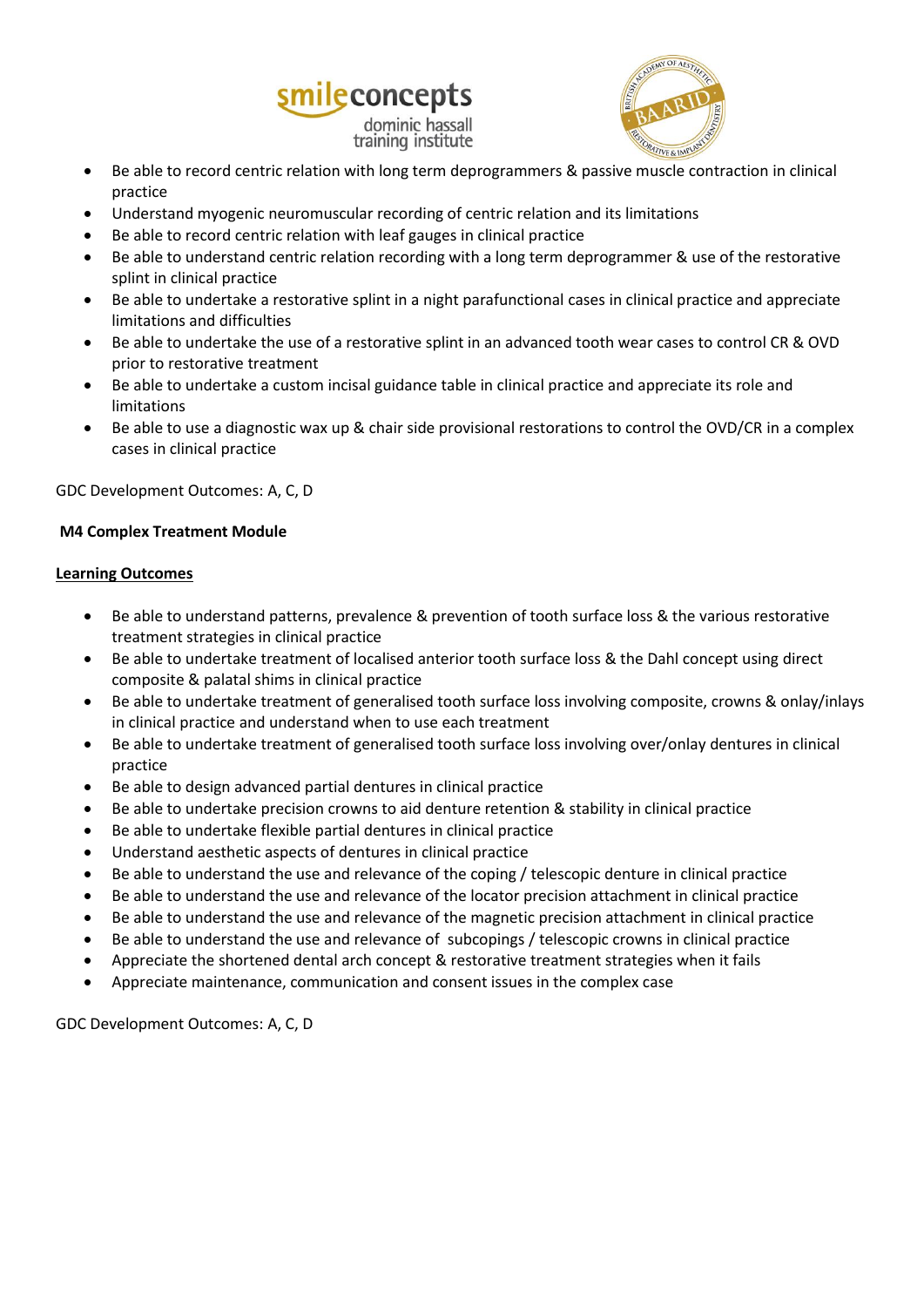



#### **M5 Advanced Implantology Module**

### **Learning Objectives**

- Understand when to save or extract, teeth
- Understand survival/success of implants and indications/contraindications
- Understand biologic & aesthetic based implant selection for long term functional & aesthetic stability in clinical practice
- Understand risk based aesthetic implant assessment in clinical practice
- Understand implant aesthetic & bone quality classification and its relevance in clinical practice
- Understand the role CBCT and in 3D implant planning & general applications in clinical practice
- Understand abutment & crown selection for single implants in the aesthetic zone in clinical practice
- Understand restorative & aesthetic aspects of the anterior implant bridge in clinical practice
- Understand implant assisted dentures in clinical practice
- Understand restorative, material, functional & occlusal considerations in the full arch implant case in clinical practice
- Appreciate implant maintenance issues in clinical practice and patient compliance, communication and consent
- Understand occlusal issues in implant dentistry and how to plan implant occlusions in clinical practice
- Understand the restorative strategy for linking teeth & implants in clinical practice and its limitations
- Understand the use of orthodontic implants in clinical practice
- Understand and be able to communicate consent issues in implant cases

GDC Development Outcomes: A, C, D

#### **M6 Orthodontic Interface Module**

### **Learning Objectives**

- Understand the restorative interface with orthodontics
- Appreciate the role of short term orthodontics in the restoration of occlusion and aesthetics
- Understand the use of long term conventional orthodontics in complex cases with occlusal, aesthetic, restorative and implant interfaces
- Understand Short Term Orthodontics and the role of the GDP including consent and communication issues
- Understand the implant interface with orthodontics

GDC Development Outcomes: A, C, D